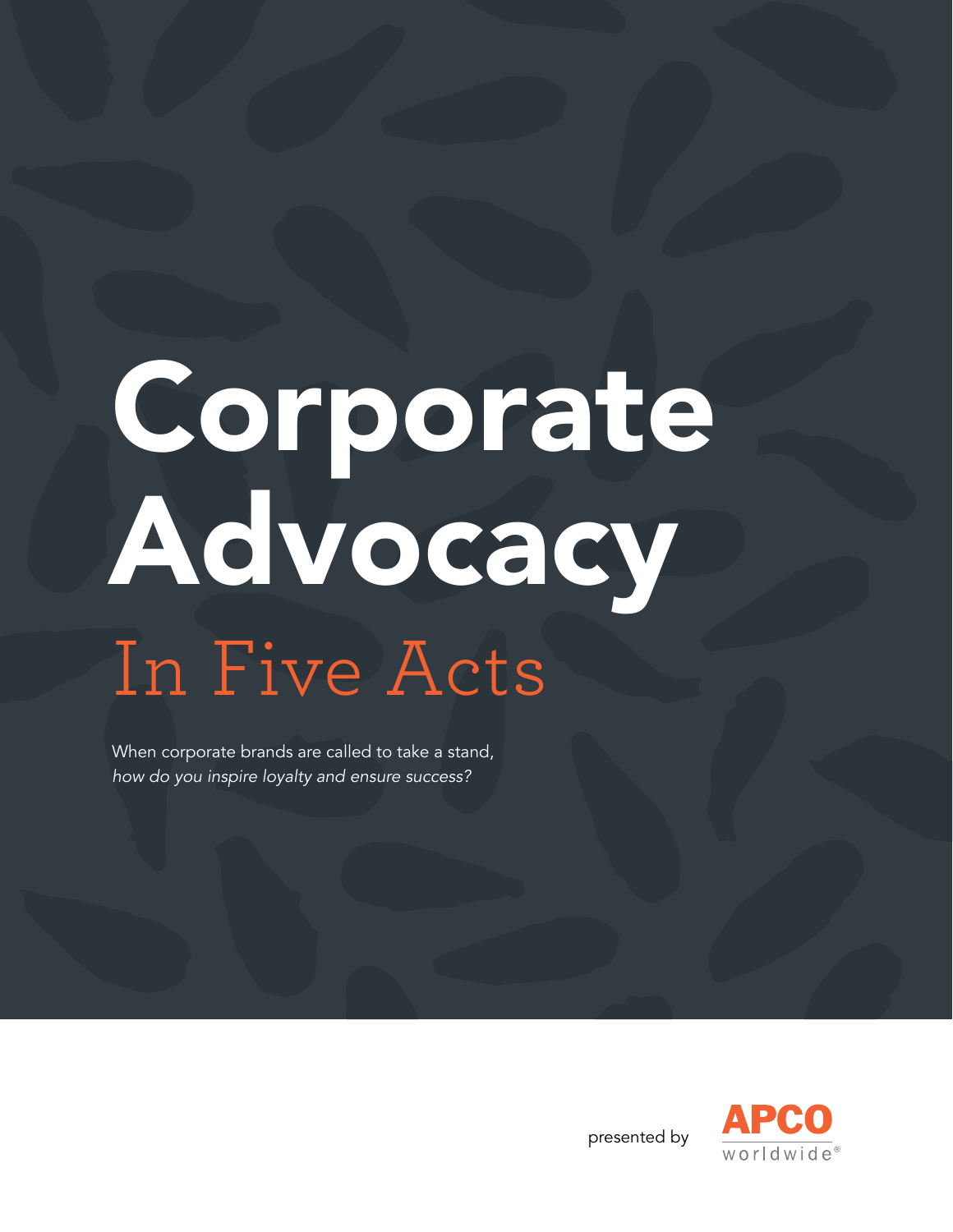# Can **we** talk?

APCO spent 6 months asking the most informed, judgmental (and influential) U.S. consumers how important corporate advocacy is to them.

#### **What we heard?**

Online survey of n=1,000 hyper-aware and influential U.S. consumers fielded from October 17 – October 30, 2017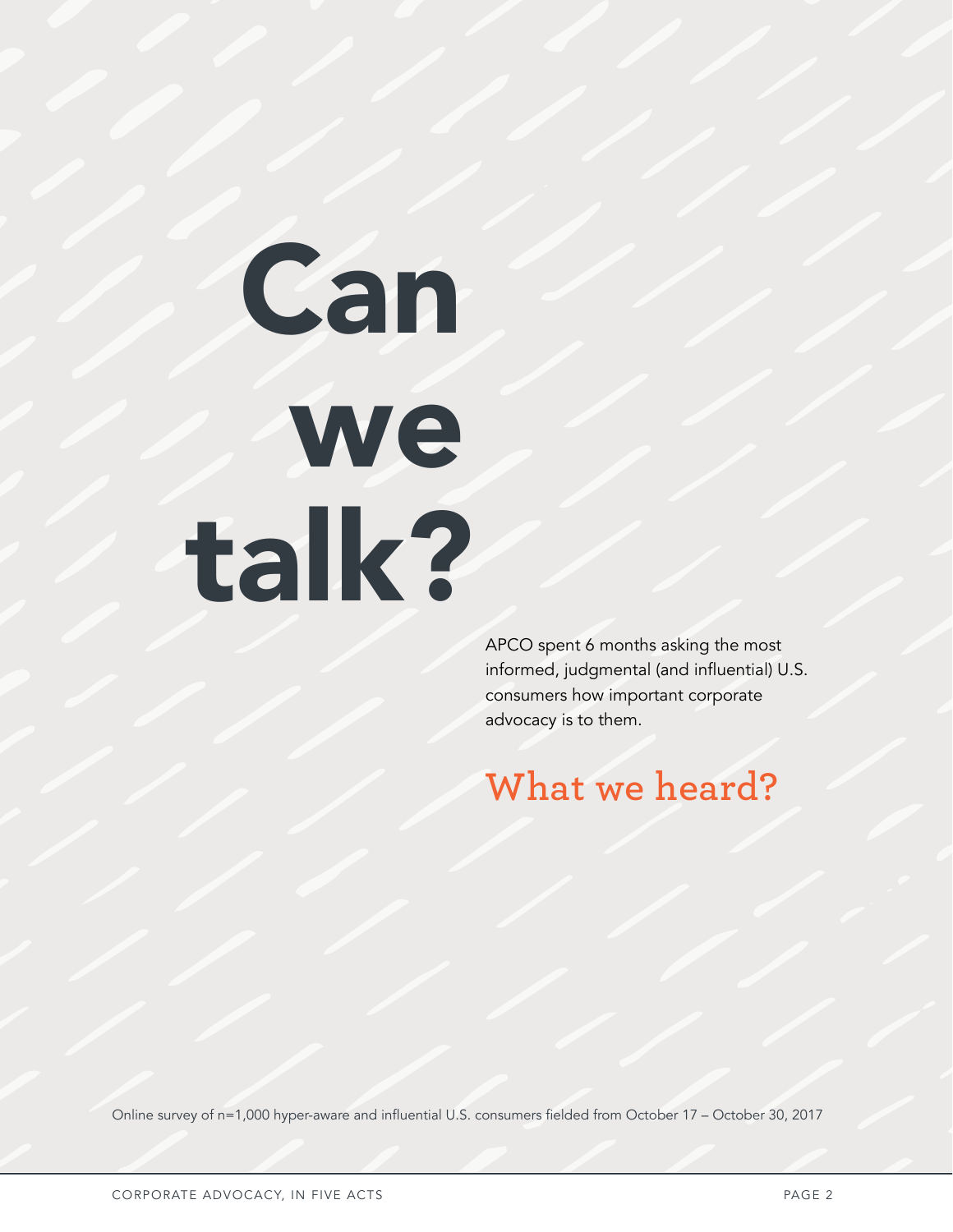# Don't just sit there. Stand up for something.

90% of those interviewed expect brands to be involved in taking on society's most pressing concerns. Your most valuable consumers are increasingly asking brands to join the conversation on the most talked about issues that matter most to them. Brands that actively participate are seen as current, brave and relevant.

> **Brands that remain silent run the risk of being seen as out-of-touch and irrelevant.**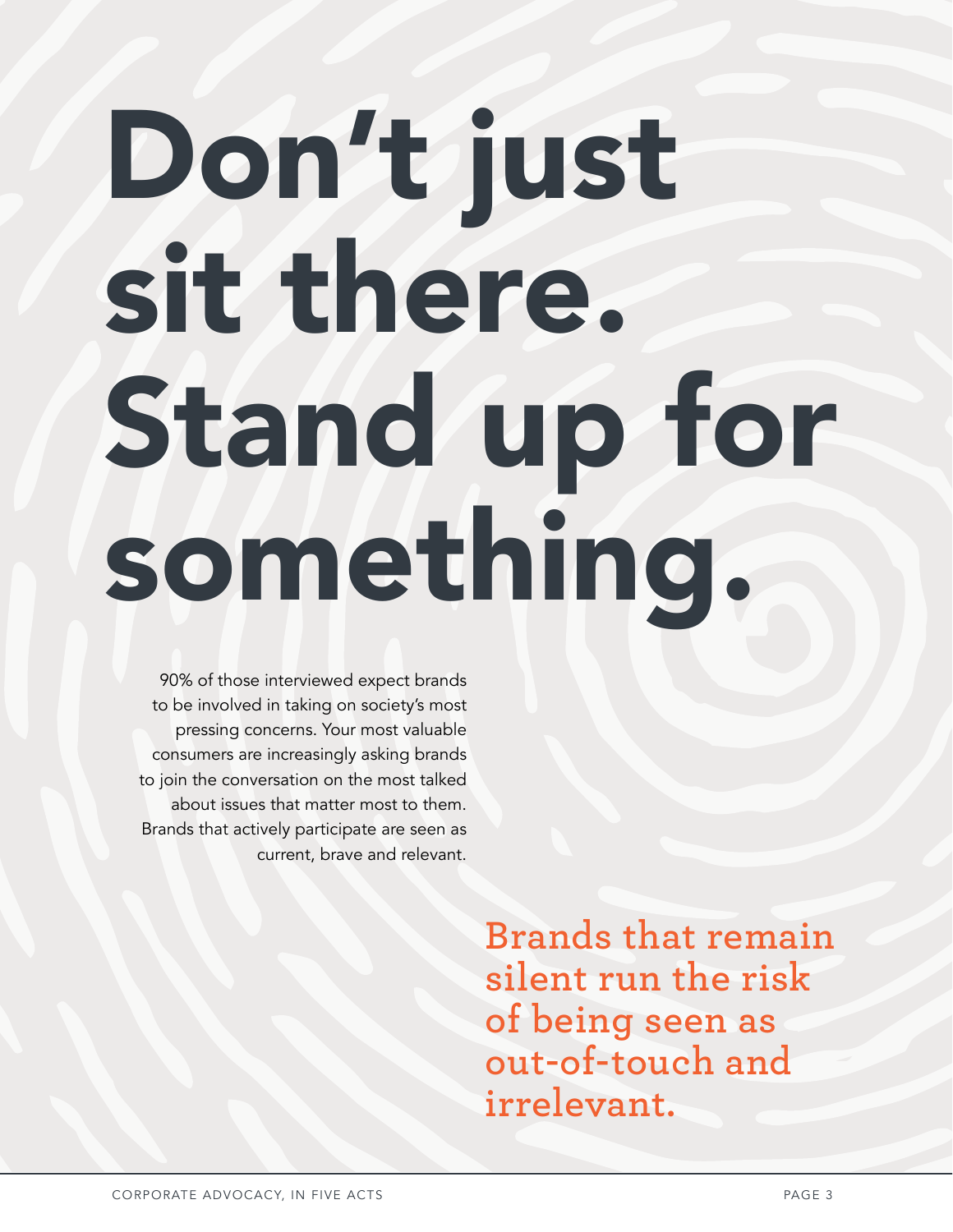**The message is clear. Take a stand on social issues**

# because it's the right thing to do.



How involved, if at all, should companies be in addressing social issues (such as homelessness or food insecurity)?

It is acceptable for a company to take a stand on a political or social issue, even if it's controversial.



**93%** agree



The best companies serve society as a whole, not just their customers.

The best companies do good for their shareholders while also doing good for society.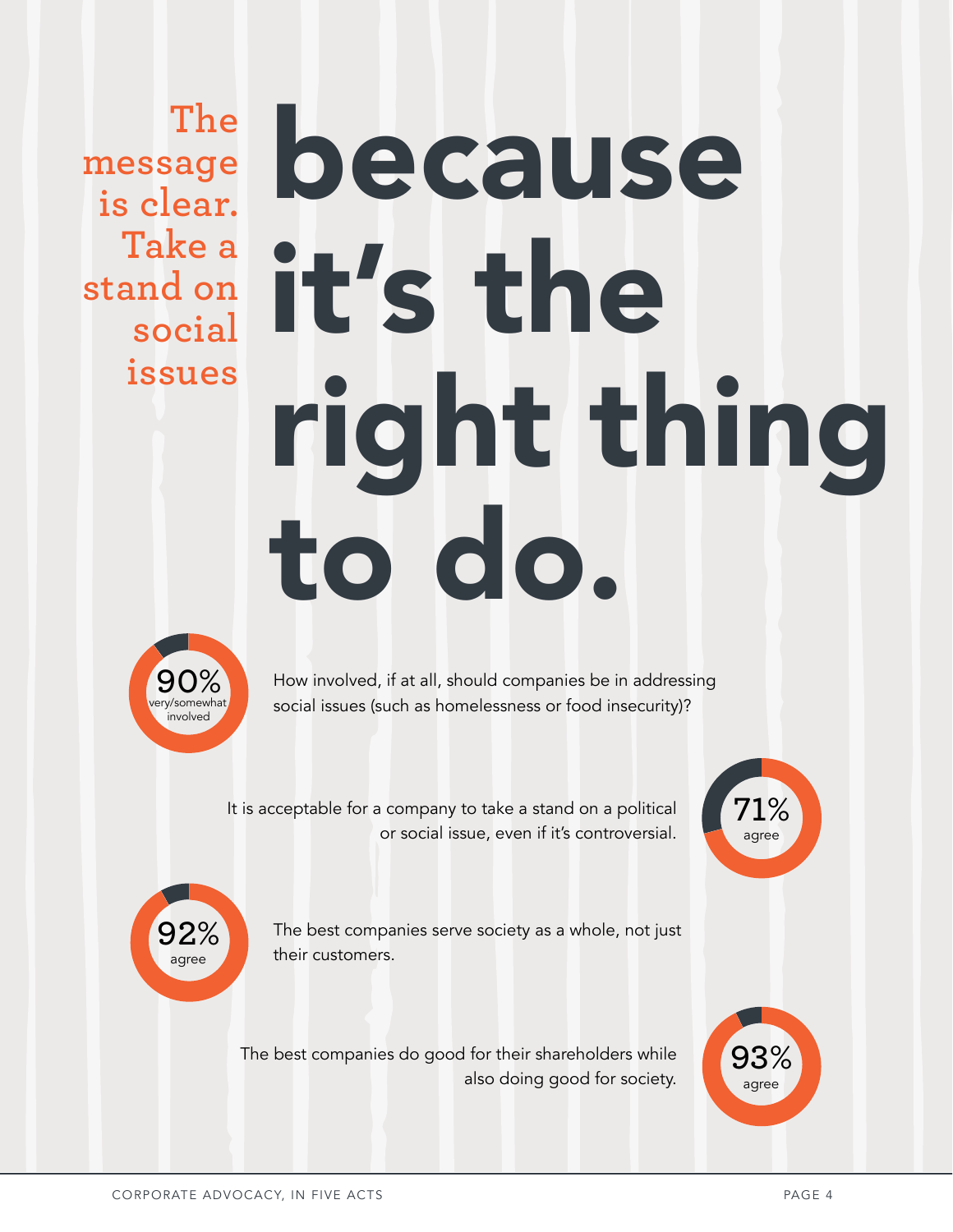So you need to participate.

And you want to participate.

## **The big question is…**

 $\begin{pmatrix} 1 \\ 1 \end{pmatrix}$ 

V

 $\overline{\mathsf{V}}$ 

/2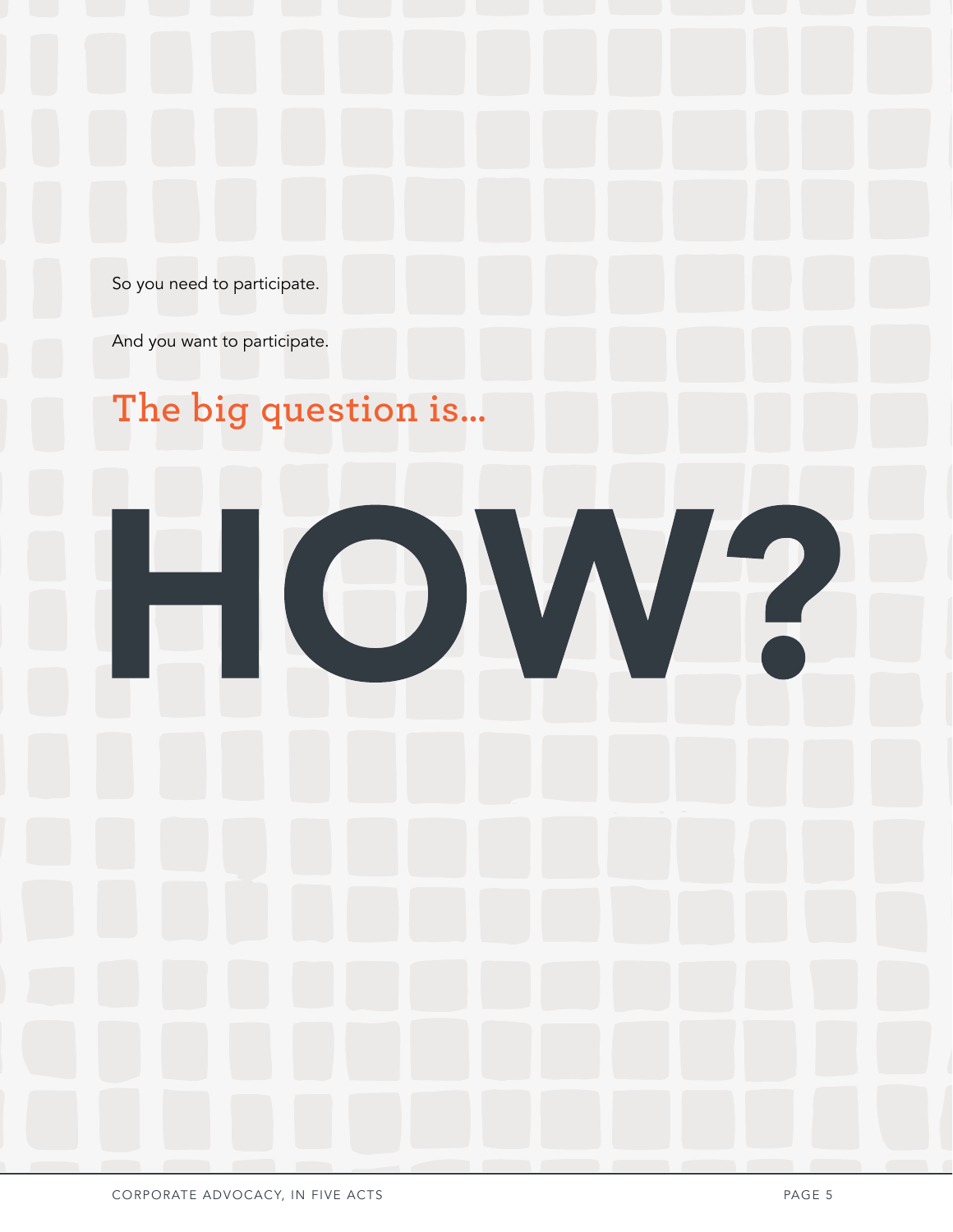# **Exporate Corporate<br>
Advocacy<br>
Advocacy** Five Acts of Corporate Advocacy

Like most things that matter, getting corporate advocacy wrong can undermine the best of intentions.

Here are five actions to keep in mind to inspire loyalty and ensure success: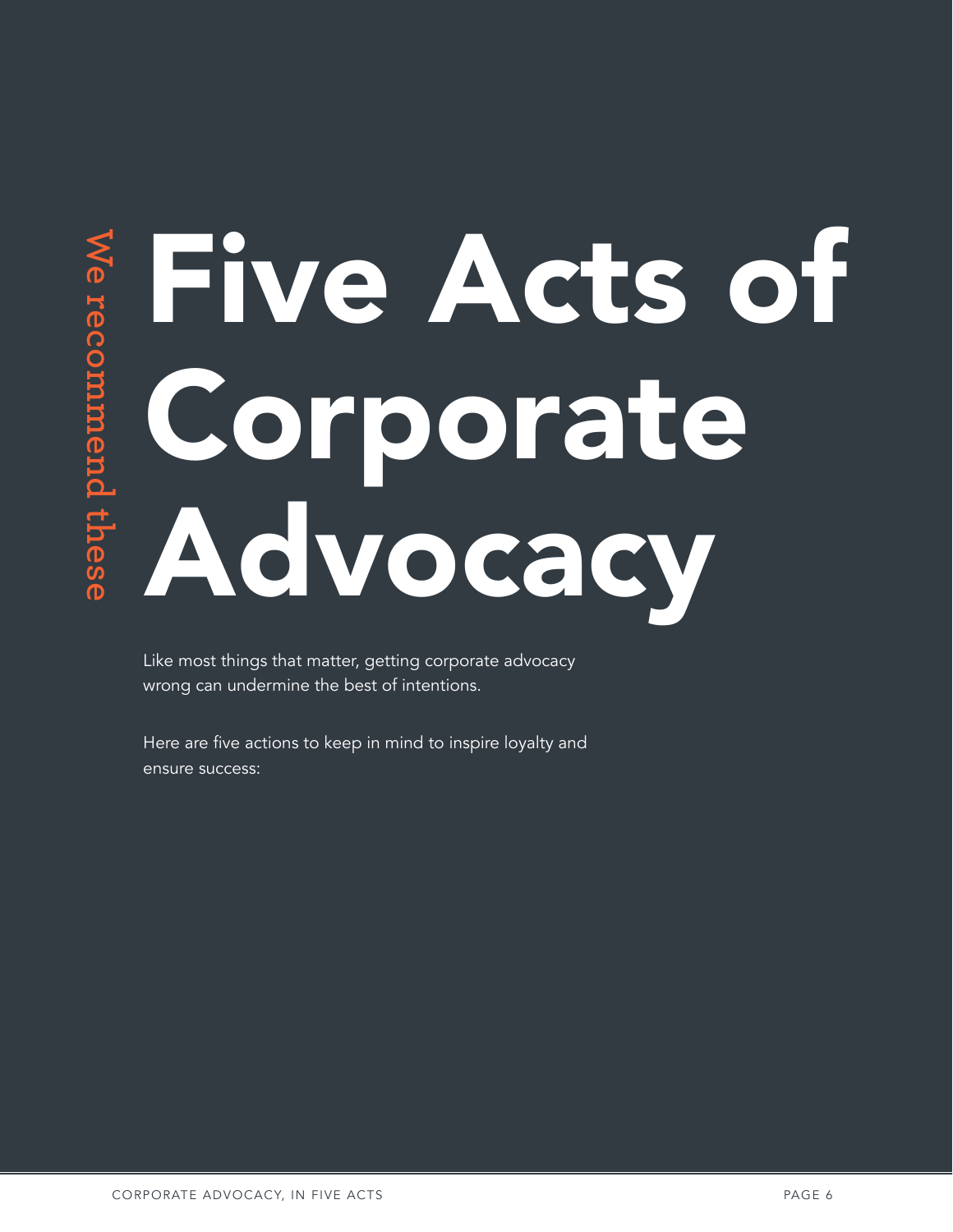### **Know your audience.**

Want your stakeholders to know you're on their side? First, know which side they're on.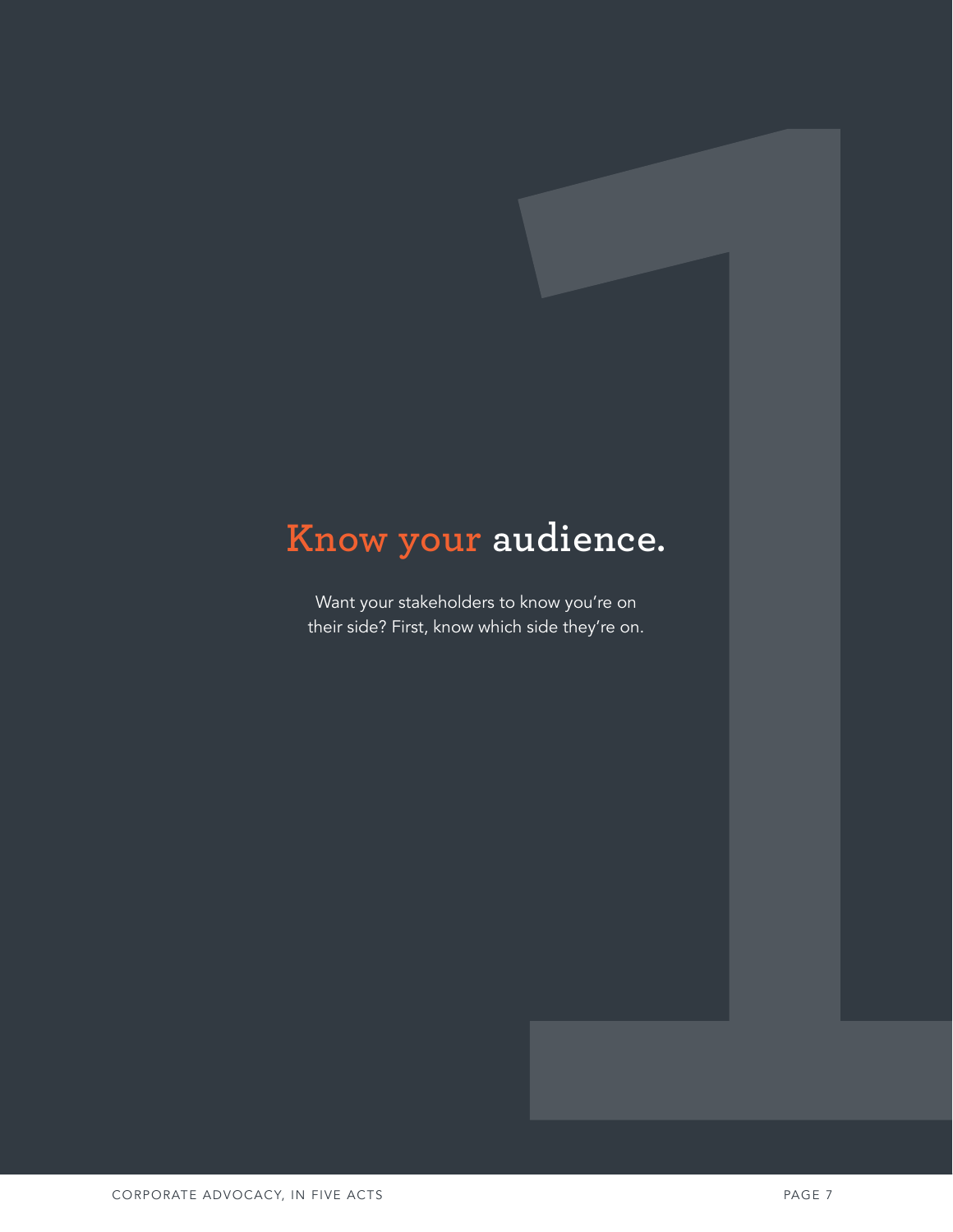**1**

Republicans and Democrats have different ideas of what are acceptable issues to tackle… and exactly how to tackle them

**% agree that in this day and age, it is important for CEOs to voice strong political opinions:**



#### **Companies Making Headlines**

Hannity fans destroy Keurig Coffee makers after company pulls advertising

Liberals are rallying around Little Caesar's amid Papa John's boycott threats because of a little-known fact about its founder

L.L. Bean faces backlash for Trump tweet following campaign support

New Gander Mountain owner facing backlash over anti-Trump comment

Camping World CEO faces backlash over anti-president comment

Women boycott Nordstrom after retailer's decision to drop Ivanka Trump's line

> The NFL's big miscalculation: Liberals love the flag too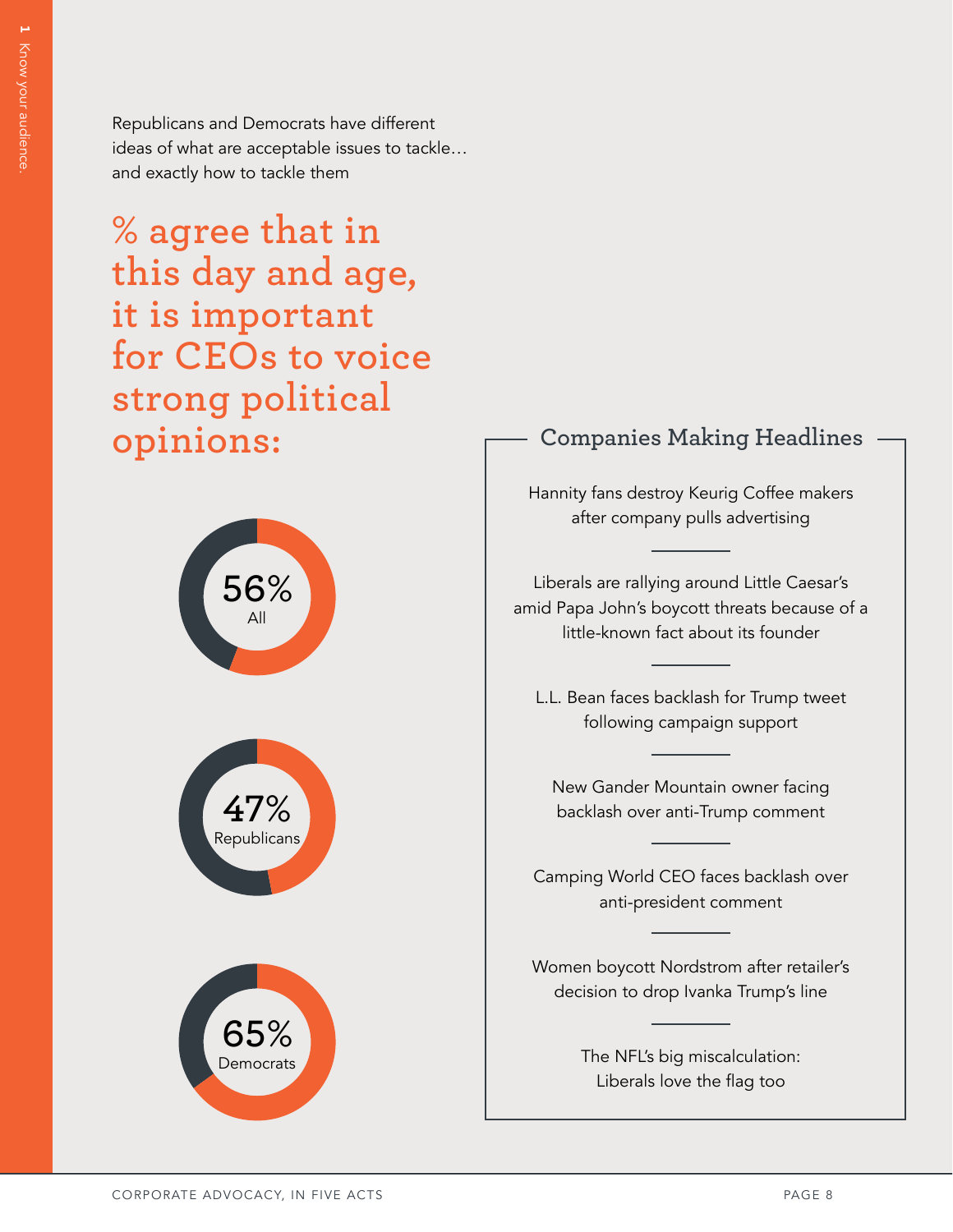## **You're advocating for… what?!**

In our survey, we asked respondents to tell us if it was OK or not OK for CEOs to speak out on a variety of issues.

Among this hyper-aware and influential segment of the general public, Republicans and Democrats differ widely on what's an acceptable issue for CEOs to take on.

Before taking on an issue, companies need to understand how their stakeholders will react.

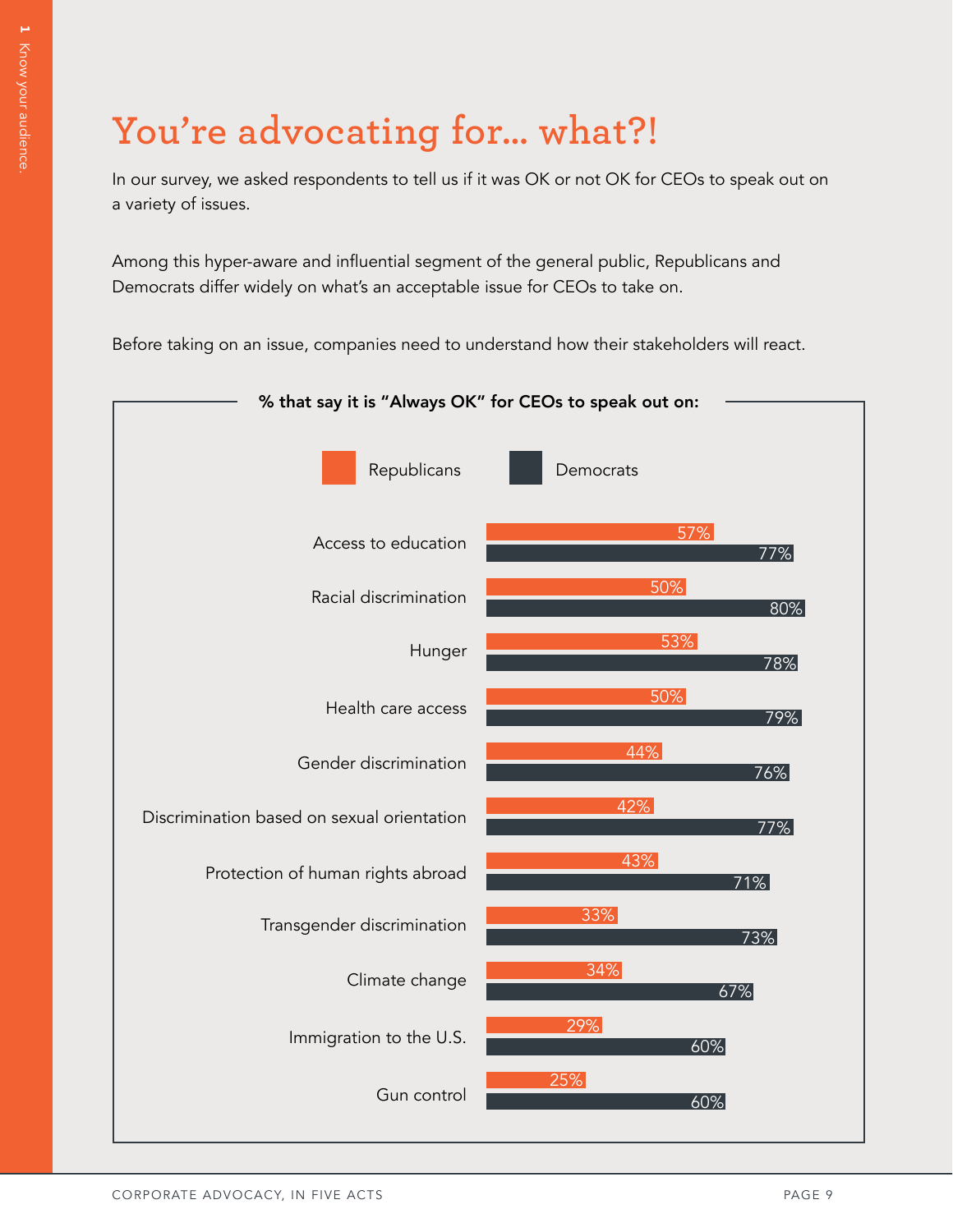## **Don't tell me how to think…**

#### Republicans are more adverse to controversy…

"It is acceptable for companies to take a stand on a political or social issue, even if it is controversial"

| <b>Republicans</b> | 56% |     |
|--------------------|-----|-----|
| Democrats          |     | 81% |

#### And also more domestically focused…

Do you prefer for a company to take on social issues impacting people...

| Republicans 39% |     |
|-----------------|-----|
| l Democrats     | ሐን% |

...globally ...in the U.S.

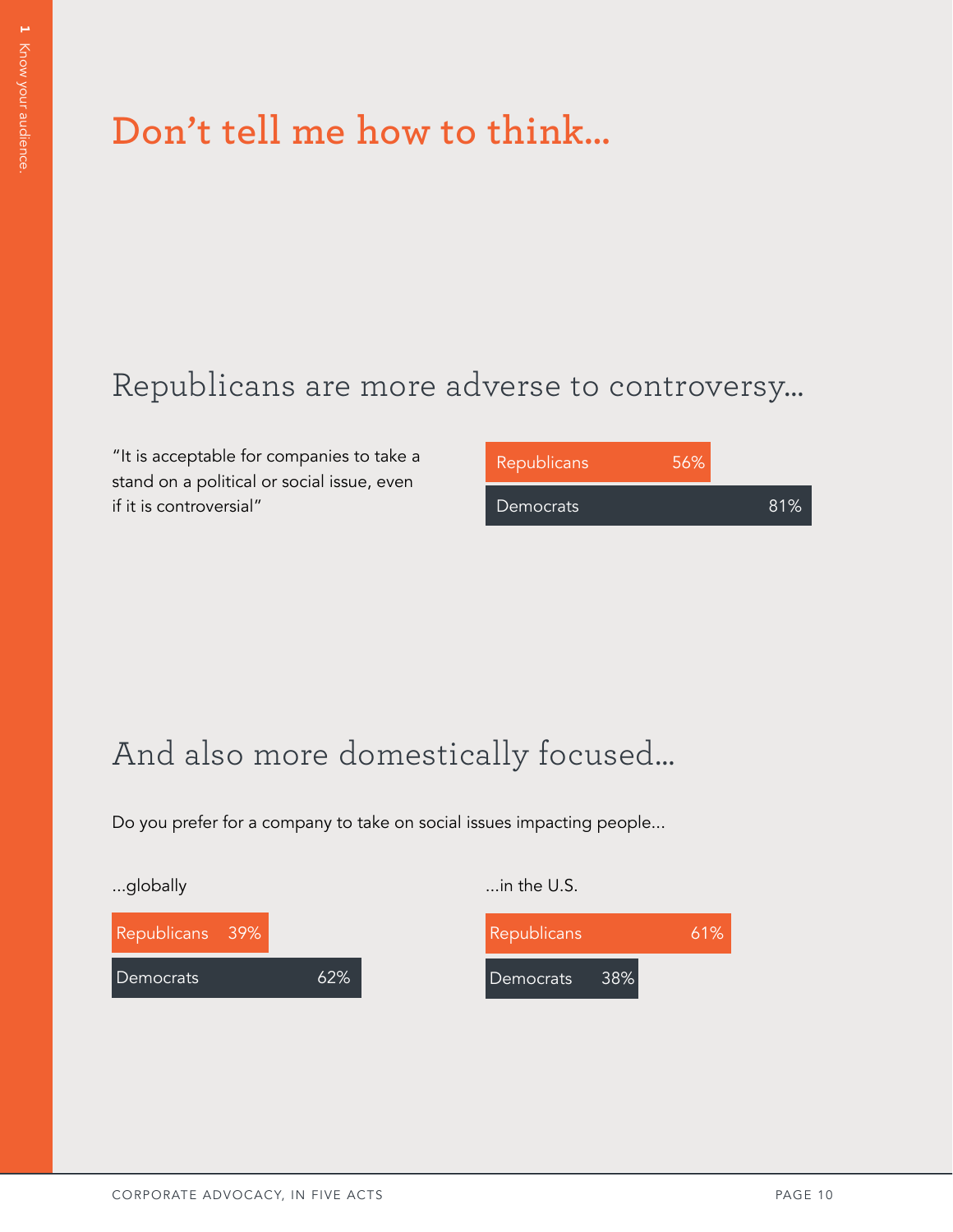## **An acceptable issue? That depends.**

We tested four real world examples of advocacy by global companies. Republicans were less swayed by corporate advocacy across a range of issues; and the more controversial the issue, the less likely it appealed to them.

|                                                                         | Improves my opinion<br>of company |     | Has no Impact on<br>my opinion |          | Diminishes<br>my opinion |          |
|-------------------------------------------------------------------------|-----------------------------------|-----|--------------------------------|----------|--------------------------|----------|
|                                                                         | Republican<br>Democrat            |     | Republican                     | Democrat | Republican               | Democrat |
| Major pharmacy stopped<br>selling tobacco                               | 75%                               | 85% | 21%                            | 11%      | 4%                       | 4%       |
| Global consumer goods<br>company provided "living<br>wage" to employees | 72%                               | 93% | 23%                            | 5%       | 5%                       | 2%       |
| International technology<br>company lobbied against<br>"bathroom bill"  | 37%                               | 83% | 29%                            | 12%      | 35%                      | 5%       |
| Global coffee company<br>promised to hire 5,000<br>refugees             | 45%                               | 83% | 23%                            | 14%      | 33%                      | 3%       |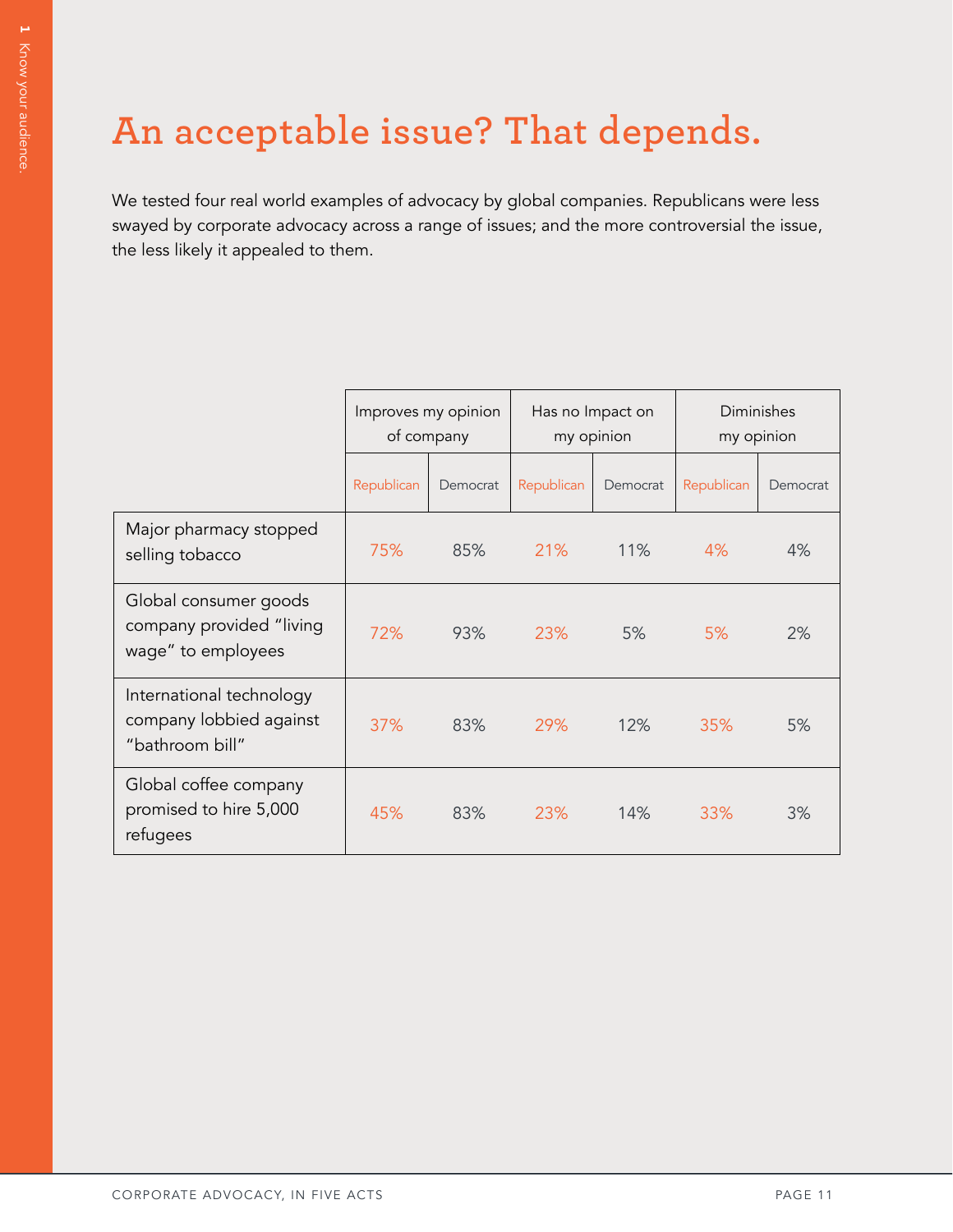#### **Recognize and embrace your strengths.**

Start with what you're good at and known for. Ask how your business can uniquely address this problem? You'll build advocacy, credibility, and also reinforce your brand identity in the public mind.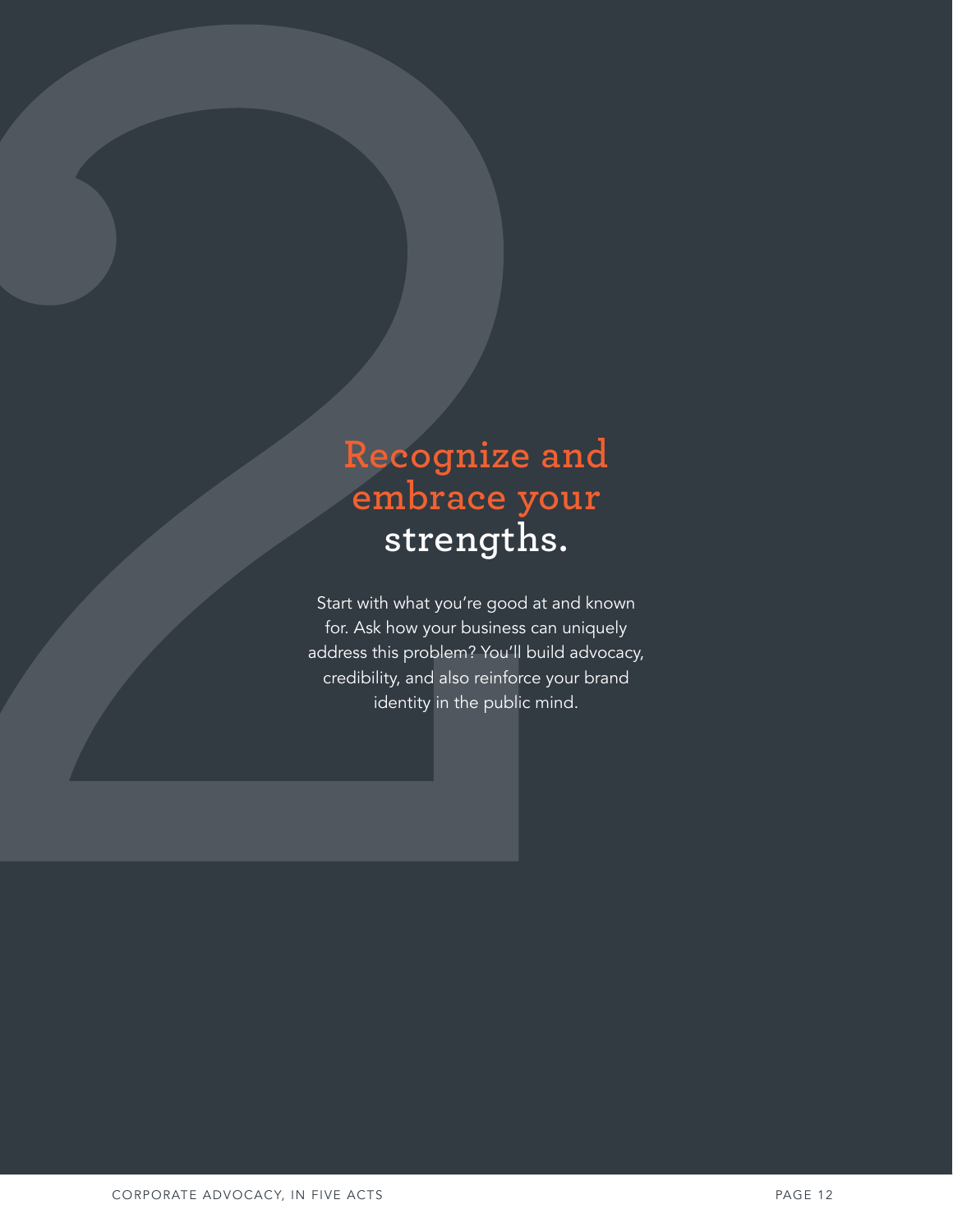#### **Companies Making Headlines**

Office sharing giant WeWork plans to hire 1,500 refugees over the next five years

Airbnb unveils platform for housing refugees

IBM wants lawmakers to protect dreamers by the end of the year and is going all out to persuade them

Apple plans to spend \$1 billion to support advanced manufacturing jobs in the U.S.

Google helps Boston nonprofit expand Internet training for low-income residents

#### **Best to stay in your lane.**



Companies should support social issues that are consistent with their business focus and expertise.



Companies should tackle the social issues that may impact me personally or my community.



Companies should sacrifice short-term financial gains if they are incompatible with the company's values.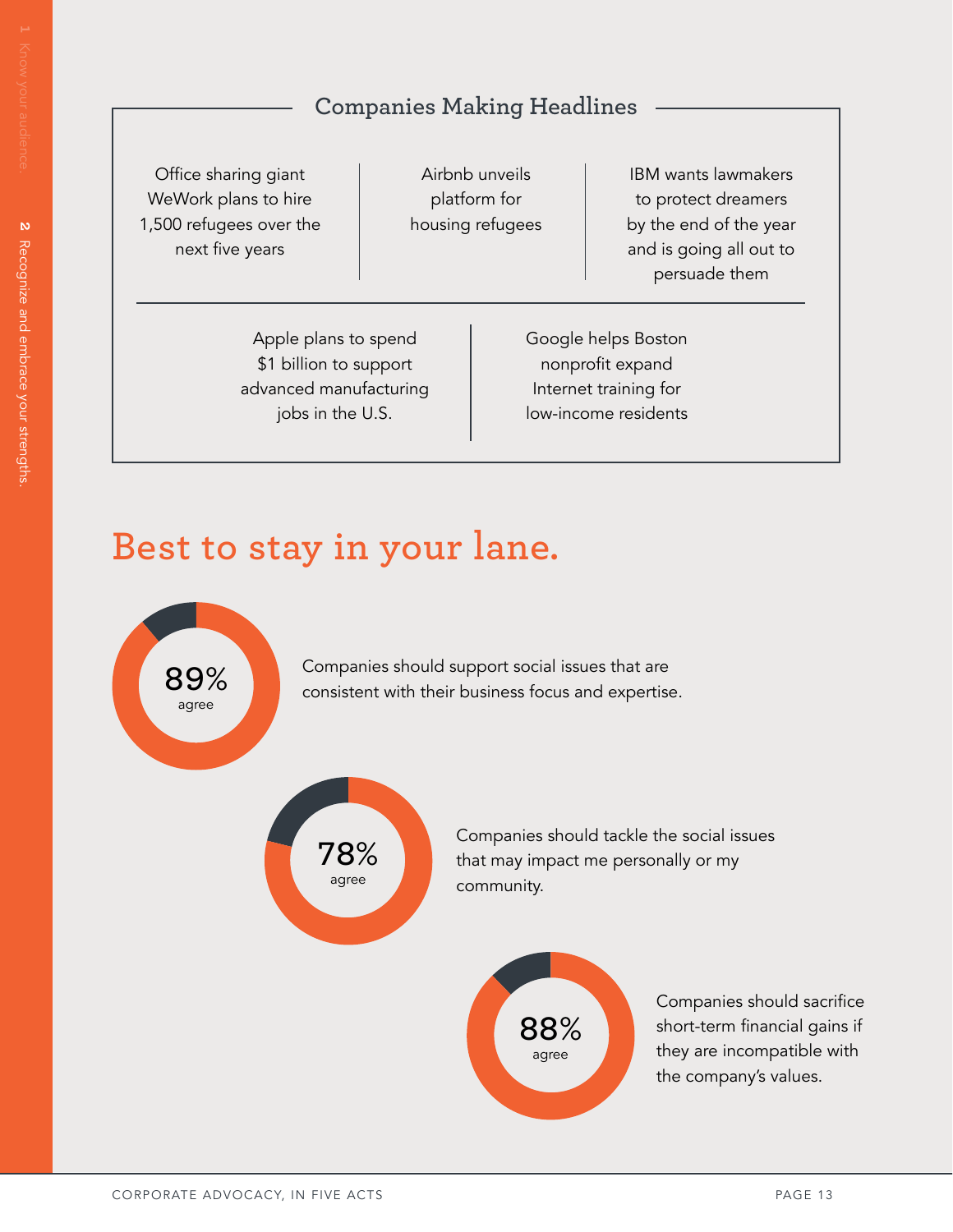#### **Don't say it, do it.**

Talk is fleeting but doing signifies commitment. A personal tweet, post, or press release isn't enough. In 15 seconds, your heartfelt post is buried in someone's newsfeed. Today, the cornerstone of advocacy is action.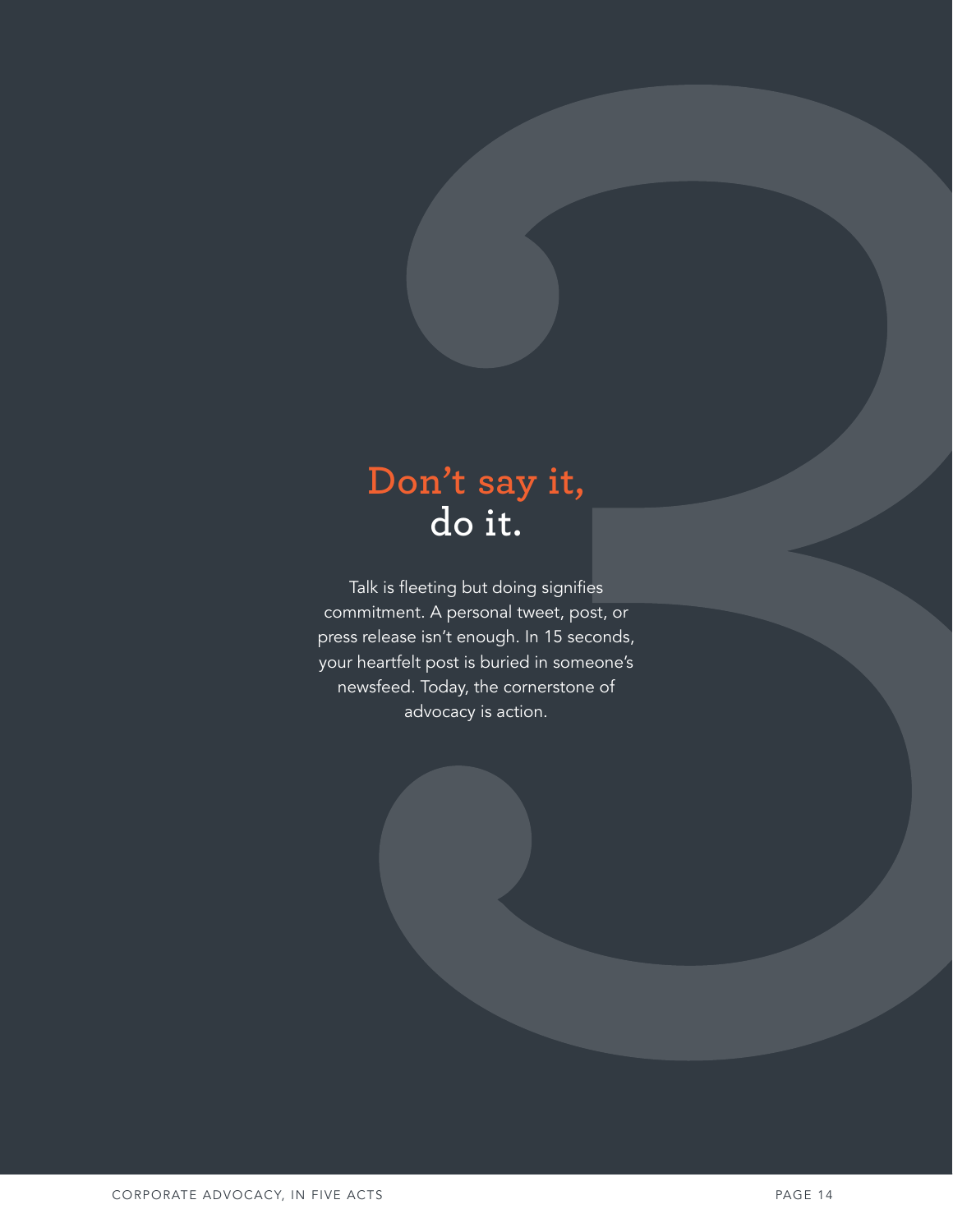#### **Companies Making Headlines**

Airbnb offers free housing to people barred from flights to the U.S.

Dropbox CEO: Trump's executive order is 'un-American'

#### **With Advocacy, actions really do speak louder than words.**

|                       | Of the following, which do you like the most/least                                                                                        | Most liked | Least liked |
|-----------------------|-------------------------------------------------------------------------------------------------------------------------------------------|------------|-------------|
|                       | Airbnb co-founder and CEO, Brian Chesky, offered free<br>housing to people affected by the travel ban                                     | 30%        | 6%          |
| $\triangle$ instacart | Instacart CEO Apoorva Mehta donated \$100,000 to the<br><b>ACLU</b>                                                                       | 14%        | 11%         |
| Linked in             | Linkedin CEO Jeff Weiner used Trump's banto boost<br>and expand the company's Welcome Talent program for<br>refugees in the U.S.          | 13%        | 6%          |
| Etsy                  | Etsy CEO Chad Dickerson spoke out against the order<br>and urged others to contact legislators and support<br>organizations like the ACLU | 12%        | 7%          |
| ∰ Dropbox             | Dropbox founder and CEO, Drew Houston, called<br>Trump's order "un-American."                                                             | 8%         | 30%         |
|                       | Nike's president and CEO took a stand against the ban<br>in an email to employees                                                         | 7%         | 23%         |

Our survey sought reactions to how CEOs responded to the executive order banning travel for visitors and immigrants from Muslim-majority countries to the U.S.

Respondents reacted most positively to Airbnb CEO's very tangible response to the Muslim travel ban… while they felt most negatively about Dropbox CEO's Twitter attack.

#### **Here's what respondents told us:**

"[I liked it because] the company took an actual, active approach to do something positive rather throw words or cash at the issue."

"[I did not like it because] these are words, not actions. It is really a name-calling gesture designed to provoke a reaction and not to illuminate a way to resolve or revoke."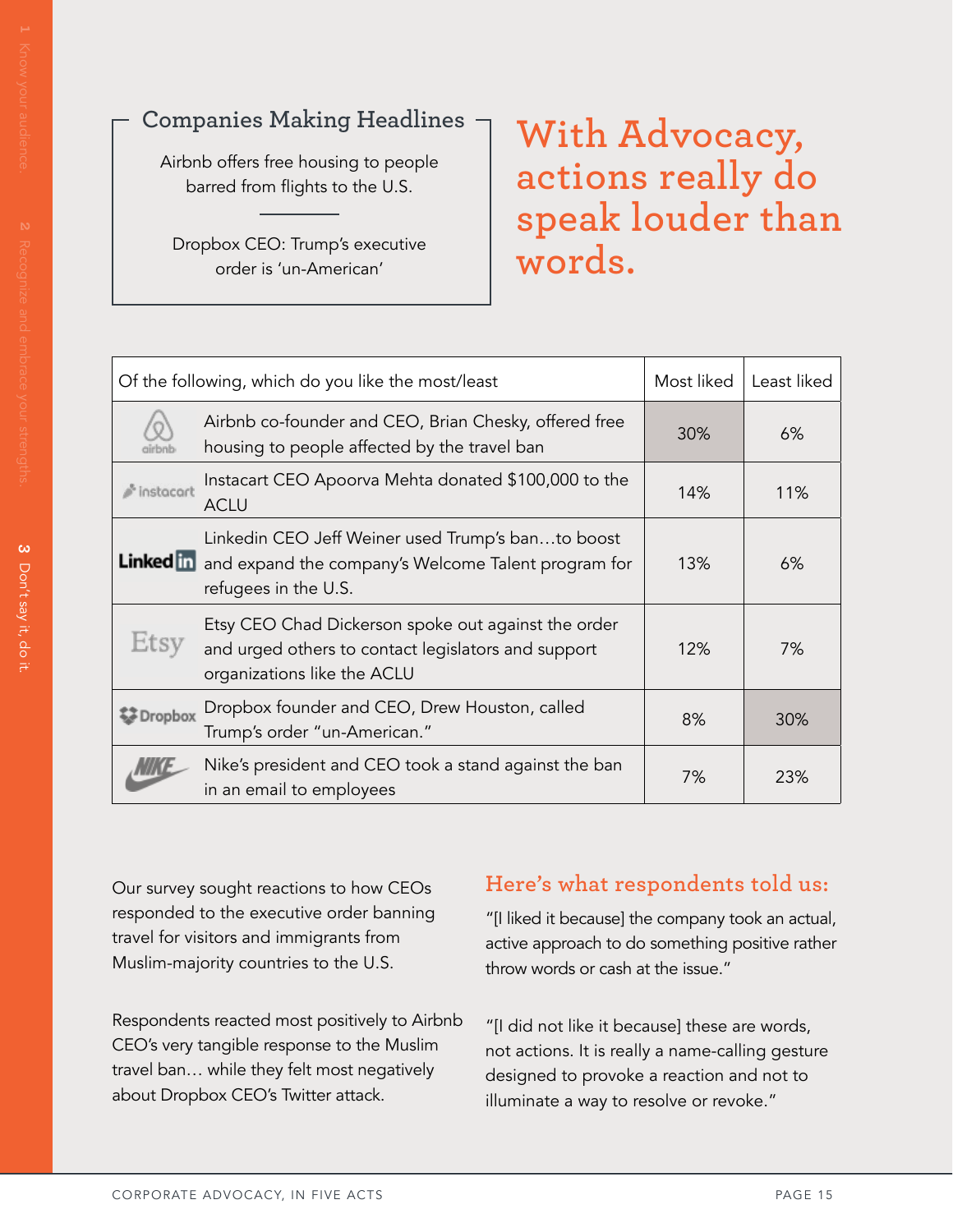#### **And while it's true money talks, it doesn't always speak loud enough.**

Which of these companies would you admire more?

**77% 23%**

A company that uses its business interests and expertise to address a social issue

A company that donates money to worthy charity

#### **On issues that matter to you, it's better to do something than do nothing.**

Our survey tested six issues a company could conceivably take on. For each issue, we asked respondents to select the most appealing and the least appealing action the company could take.

By a wide margin, doing nothing is the least appealing thing a company could do.

|                              | Racial<br>Discrimination | Climate<br>change/Paris<br>agreement | Ban of<br>immigrants/<br>visitors from<br>Muslim-<br>majority<br>countries | Transgender<br>discrimination | Infrastructure<br>investment | Workforce skills<br>gap |
|------------------------------|--------------------------|--------------------------------------|----------------------------------------------------------------------------|-------------------------------|------------------------------|-------------------------|
| Least<br>Appealing<br>Option | Do nothing<br>59%        | Do nothing<br>52%                    | Do nothing<br>54%                                                          | Do nothing<br>51%             | Do nothing<br>57%            | Do nothing<br>64%       |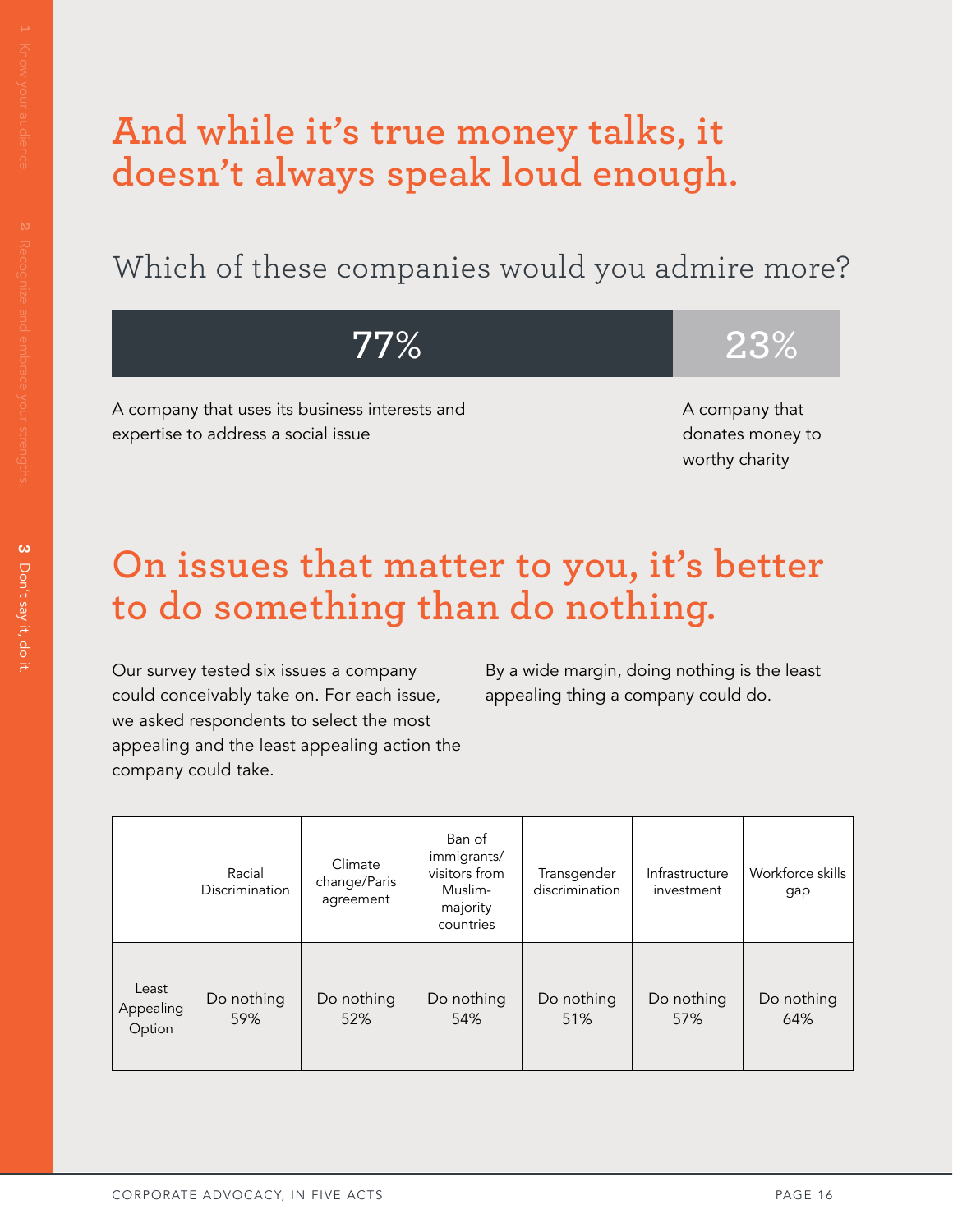#### **Bring your whole team onboard.**

In our survey, 94% of respondents say that a company that goes above and beyond in how it treats its employees probably goes above and beyond in other aspects of its business.

Start there, by aligning your business values with those of your employees.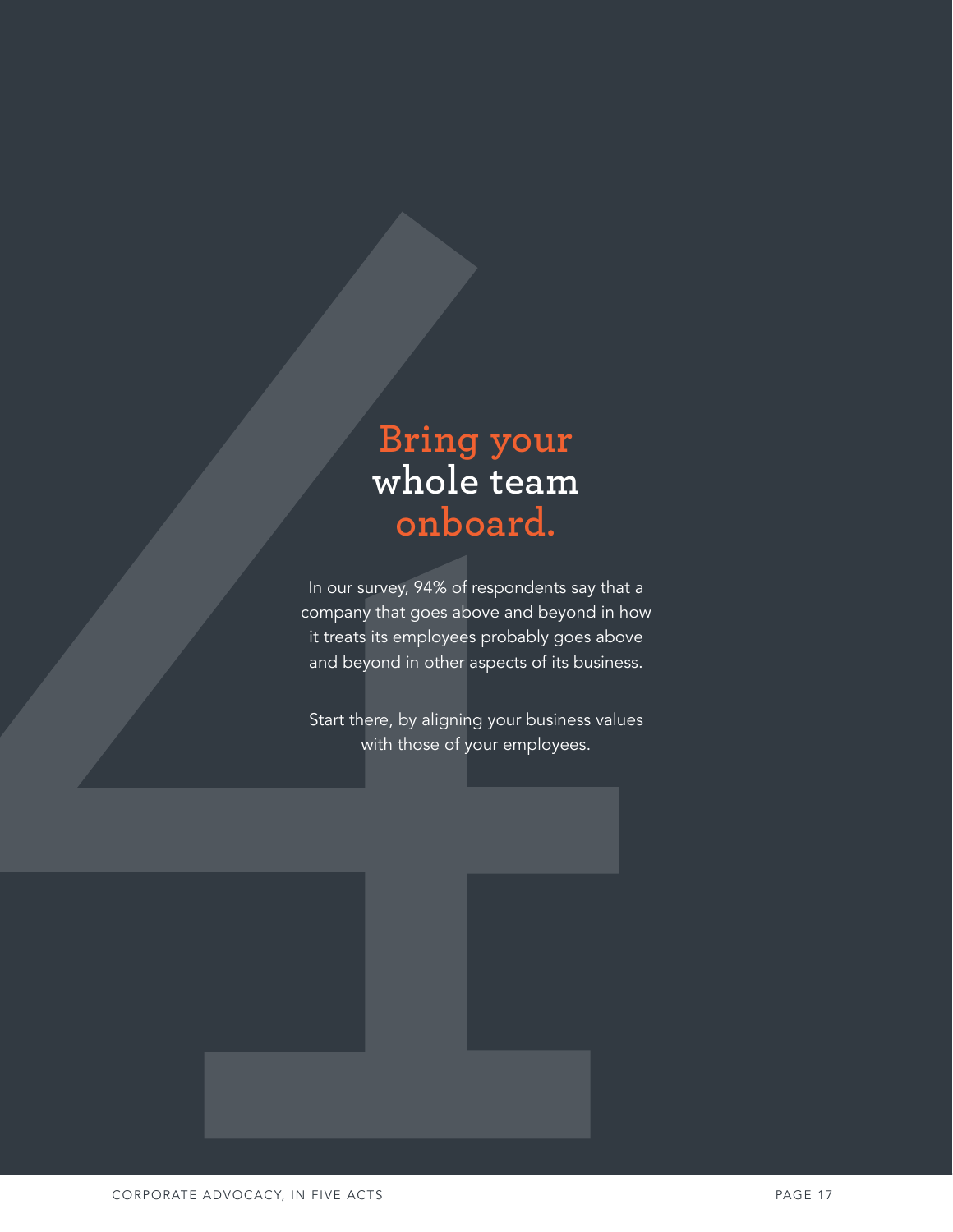#### **Good Corporate Advocacy starts at home.**

What is the most important thing a company can do when it comes to being "good to society?"

| Good treatment of employees         |
|-------------------------------------|
| Serving customer needs              |
| Environmentally friendly operations |
| Ethical corporate governance        |
| Philanthropic giving                |
| Economic contribution               |
| Raising awareness on a social issue |
| Responsible supply chain practices  |



#### **Companies Making Headlines**

| IKEA to raise workers'<br>pay to a 'living wage'                            | Microsoft yows to<br>protect its Dreamers in<br>court |                                                                        | Wells Fargo to raise<br>minimum wage to \$15<br>in 2018                        |
|-----------------------------------------------------------------------------|-------------------------------------------------------|------------------------------------------------------------------------|--------------------------------------------------------------------------------|
| Chobani workers get ownership<br>stake that could make them<br>millionaires |                                                       |                                                                        | Netflix encourages employees to<br>interview at other companies-<br>here's why |
| Walmart boosts<br>minimum wage again,<br>hands out \$1,000<br>bonuses       |                                                       | Why Salesforce's new<br>equality chief is thinking<br>beyond diversity | Starbucks is giving<br>employees free legal<br>advice on immigration           |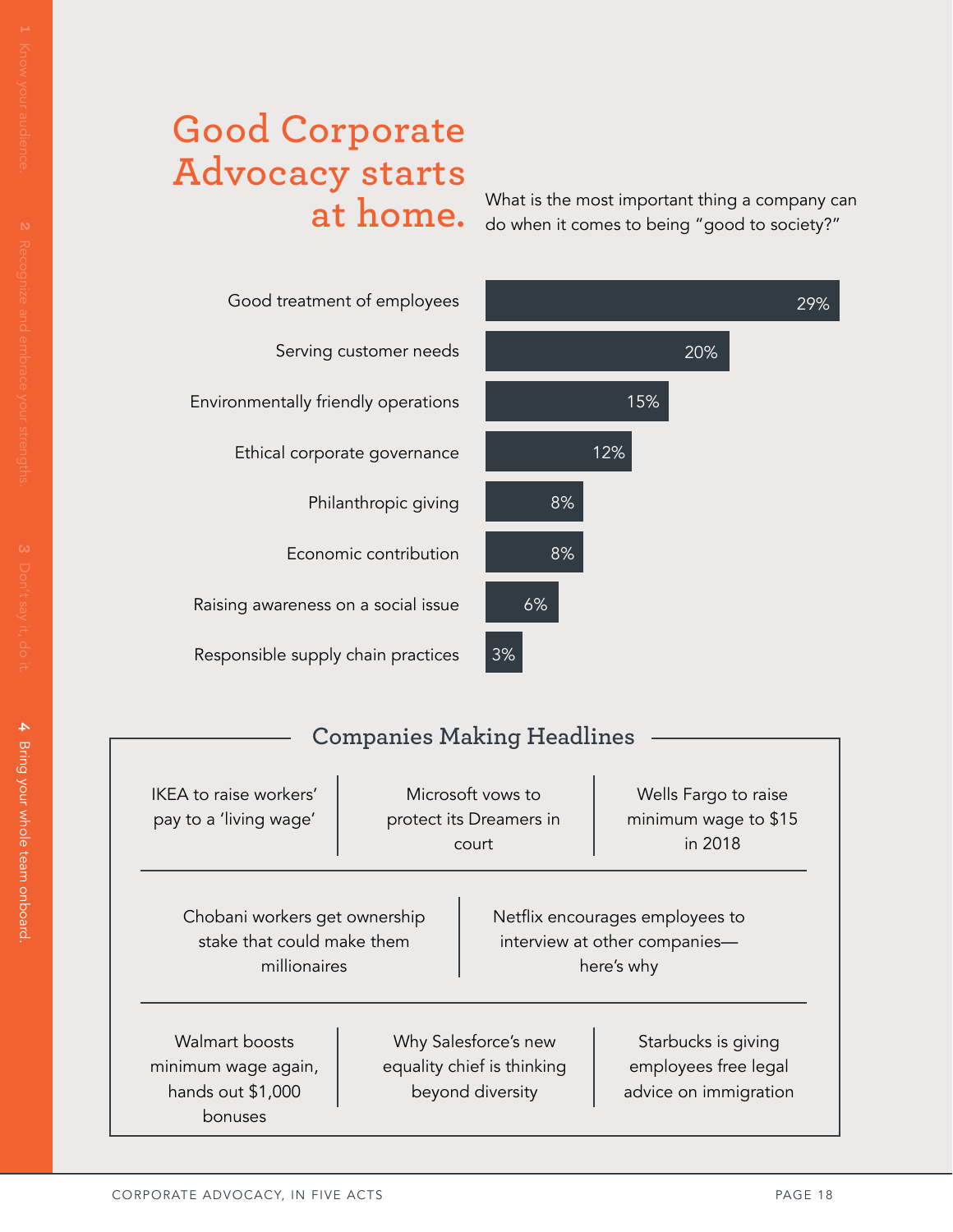

**How you treat your employees is viewed as a reflection of how you run your company.**

A company that goes above and beyond in how it treats its employees probably goes above and beyond in other aspects of its business.

#### Across the board, internal action has the greatest appeal.

In our testing of six issues a company could conceivably take on, we asked respondents to select the most appealing and least appealing actions a company could take on. These are the actions they felt most positively about:

|                           | Racial<br>Discrimination                                                                            | Climate change/<br>Paris agreement                                                                             | Ban of<br>immigrants/<br>visitors from<br>Muslim-majority<br>countries                                | Transgender<br>discrimination                                                                                   | Infrastructure<br>investment                                                                           | Workforce skills<br>gap                                                                                            |
|---------------------------|-----------------------------------------------------------------------------------------------------|----------------------------------------------------------------------------------------------------------------|-------------------------------------------------------------------------------------------------------|-----------------------------------------------------------------------------------------------------------------|--------------------------------------------------------------------------------------------------------|--------------------------------------------------------------------------------------------------------------------|
|                           | Partner with an<br>anti-discrimination<br>organization to<br>improve internal<br>policies<br>27%    | Focus on<br>reducing the<br>company's<br>environmental<br>impact in its own<br>operations<br>29%               | Provide legal<br>assistance to<br>employees<br>impacted by the<br>ban<br>17%                          | Implement or<br>update internal<br>policies to be<br>inclusive for<br>transgender staff<br>26%                  | Develop<br>products/<br>solutions that<br>help cities meet<br>infrastructure<br>challenges<br>39%      | Partner with<br>schools/<br>universities<br>to develop<br>programs taht<br>teach needed<br>workforce skills<br>30% |
| actions<br>Most appealing | Take efforts<br>to increase<br>the number of<br>employees from<br>underrepresented<br>groups<br>21% | Join a coalition<br>of cities, states<br>and corps<br>pledging<br>commitment<br>to climate<br>agreement<br>27% | Publicly talk<br>about how the<br>ban potentially<br>impacts its<br>own business<br>operations<br>16% | Cancel events of<br>expansion plans<br>in cities or states<br>with transgender<br>discrimination<br>laws<br>18% | Join a public-<br>private<br>partnership to<br>fund and execute<br>an infrastructure<br>project<br>20% | Provide<br>education<br>and learning<br>opportunities<br>for current<br>employees to<br>acquire new skills<br>24%  |
|                           |                                                                                                     |                                                                                                                | Make a<br>pledge to hire<br>immigrants and/<br>or refugees<br>from countries<br>impacted<br>15%       |                                                                                                                 |                                                                                                        | Provide<br>apprenticeships<br>or internships to<br>future employees<br>24%                                         |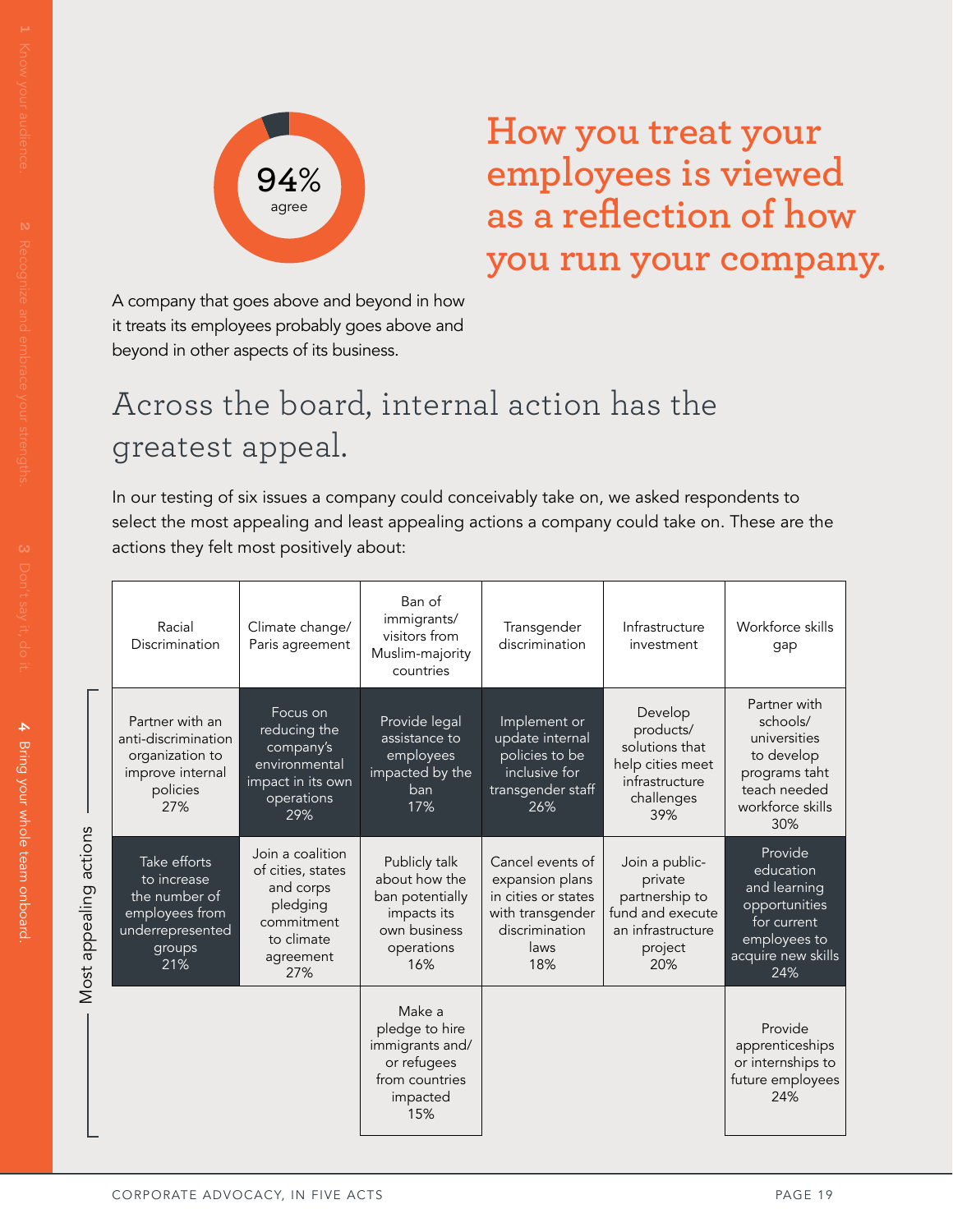#### **Gang up on a problem.**

88% of respondents said that solutions to society's greatest problems will rely on the resources and innovations of businesses. But no corporation can do it alone.

> Bring others with you, it's time to work together...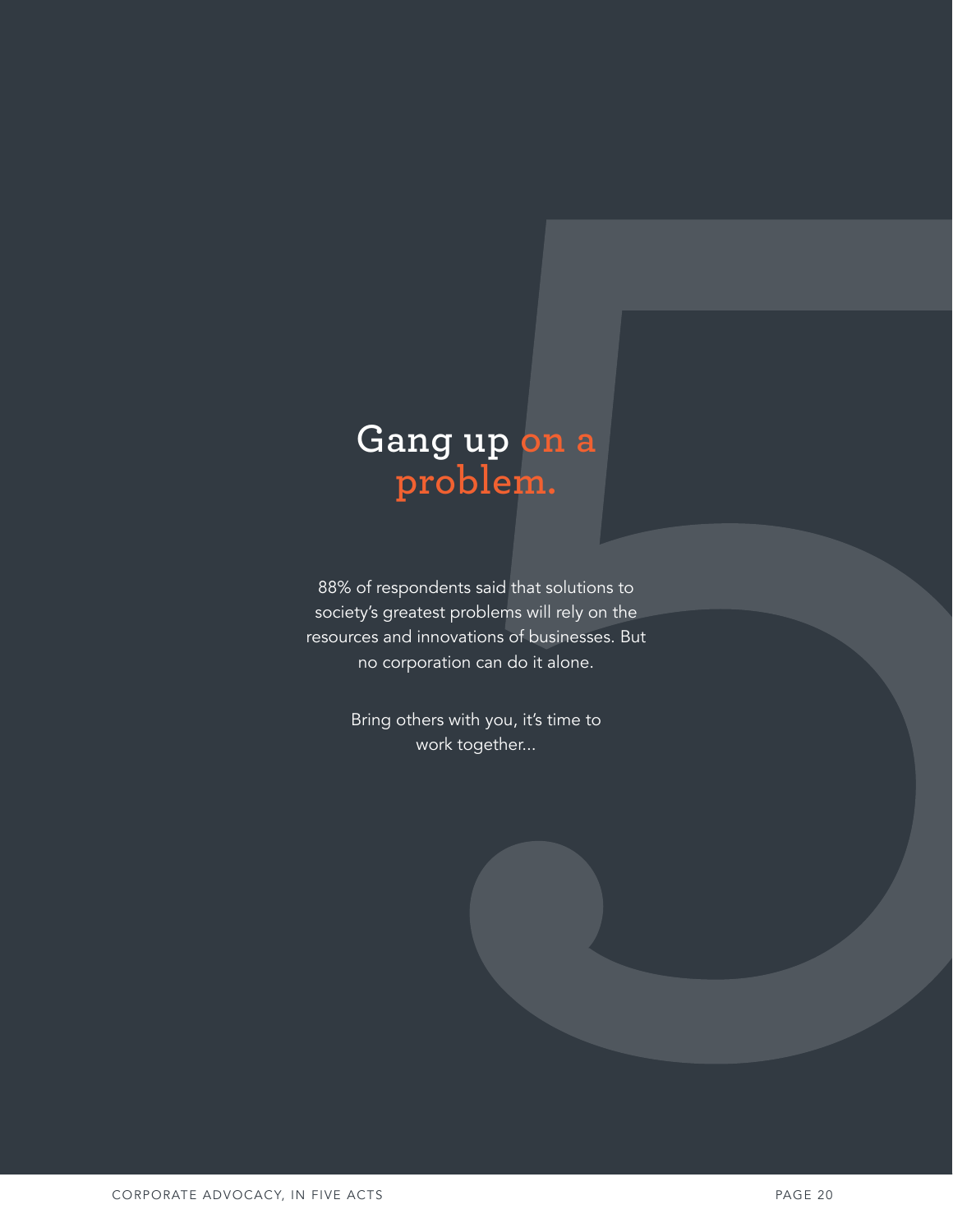#### **Companies Making Headlines**

Apparel companies unite to measure and improve sustainability

'Climate change is real': companies challenge Trump's reversal of policy

Polaris works with ECPAT-USA and Marriott International on human trafficking training initative

More than 100 tech firms join legal fight against Trump's travel ban

Internet business ask U.S. to keep net neutrality rules

Lobbying group for Google, Amazon and 40 other tech companies will intervene in net neutrality lawsuit

CEOs from more than 400 leading U.S. companies urge Trump to keep DACA

CVS and Aetna merger will improve your healthcare. Can they deliver?

**Be the change: Today's companies are seen as powerful change agents.**

Solutions to today's greatest problems facing society will rely on the resources and innovation of businesses



Companies have the ability to shape a better society

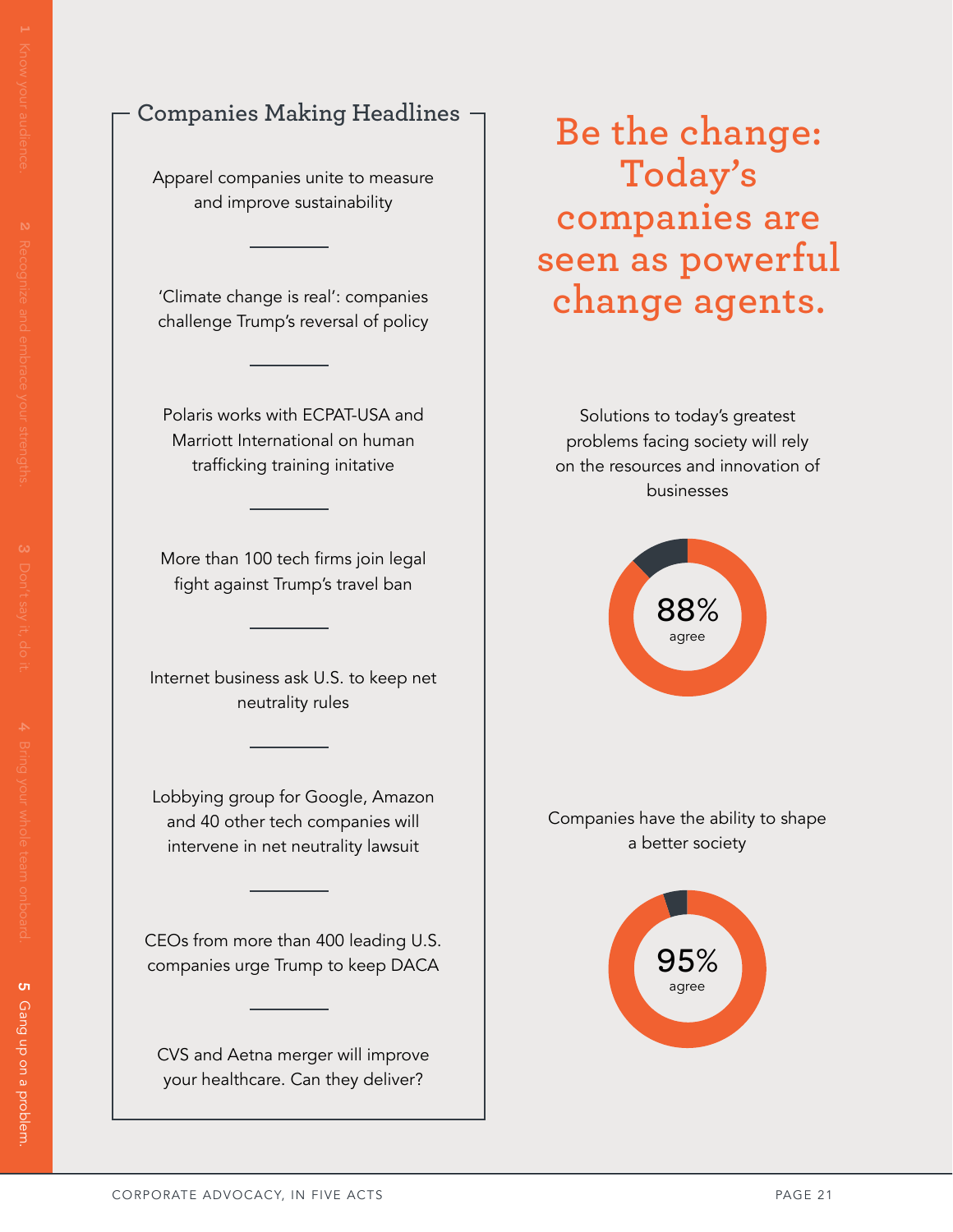## **And yes, teamwork makes the dream work.**

In our testing of six hypothetical issues a company could take on where we asked respondents to select the most and least appealing action a company could take, we learned that actions focused on partnerships consistently rose to the top of the list of most appealing actions.

| Racial<br>Discrimination                                                                            | Climate change/<br>Paris agreement                                                                             | Ban of<br>immigrants/<br>visitors from<br>Muslim-majority<br>countries                                | Transgender<br>discrimination                                                                                   | Infrastructure<br>investment                                                                           | Workforce skills<br>gap                                                                                            |
|-----------------------------------------------------------------------------------------------------|----------------------------------------------------------------------------------------------------------------|-------------------------------------------------------------------------------------------------------|-----------------------------------------------------------------------------------------------------------------|--------------------------------------------------------------------------------------------------------|--------------------------------------------------------------------------------------------------------------------|
| Partner with an<br>anti-discrimination<br>organization to<br>improve internal<br>policies<br>27%    | Focus on<br>reducing the<br>company's<br>environmental<br>impact in its own<br>operations<br>29%               | Provide legal<br>assistance to<br>employees<br>impacted by the<br>ban<br>17%                          | Implement or<br>update internal<br>policies to be<br>inclusive for<br>transgender staff<br>26%                  | Develop<br>products/<br>solutions that<br>help cities meet<br>infrastructure<br>challenges<br>39%      | Partner with<br>schools/<br>universities<br>to develop<br>programs taht<br>teach needed<br>workforce skills<br>30% |
| Take efforts<br>to increase<br>the number of<br>employees from<br>underrepresented<br>groups<br>21% | Join a coalition<br>of cities, states<br>and corps<br>pledging<br>commitment<br>to climate<br>agreement<br>27% | Publicly talk<br>about how the<br>ban potentially<br>impacts its<br>own business<br>operations<br>16% | Cancel events of<br>expansion plans<br>in cities or states<br>with transgender<br>discrimination<br>laws<br>18% | Join a public-<br>private<br>partnership to<br>fund and execute<br>an infrastructure<br>project<br>20% | Provide<br>education<br>and learning<br>opportunities<br>for current<br>employees to<br>acquire new skills<br>24%  |
|                                                                                                     |                                                                                                                | Make a<br>pledge to hire<br>immigrants and/<br>or refugees<br>from countries<br>impacted<br>15%       |                                                                                                                 |                                                                                                        | Provide<br>apprenticeships<br>or internships to<br>future employees<br>24%                                         |

Most appealing actions Most appealing actions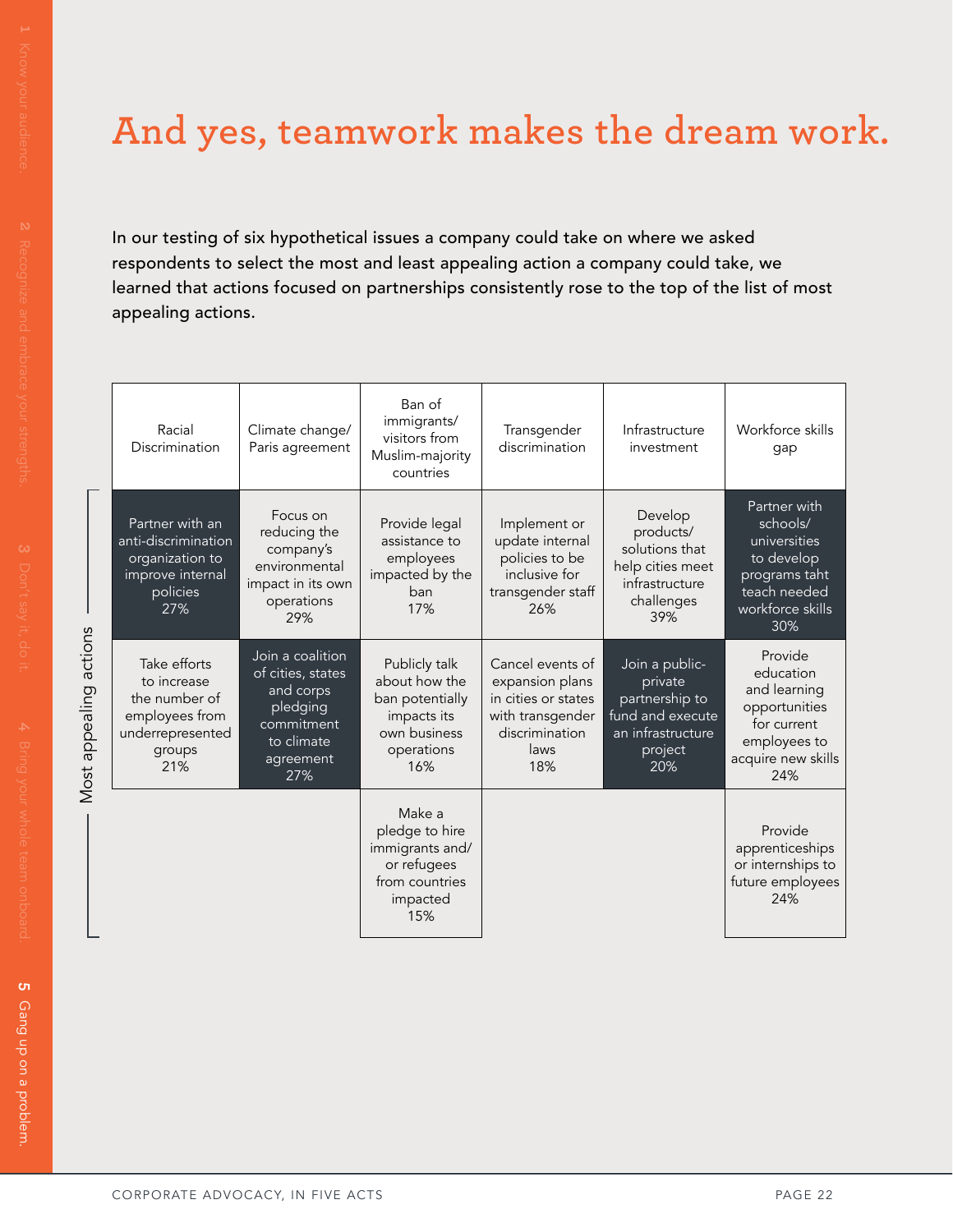# So, the people have spoken.

#### **The Five Acts of Corporate Advocacy.**

1. Know your audience.

- 2. Recognize and embrace your strengths.
- 3. Don't say it, do it.
- 4. Bring your whole team onboard.
- 5. Gang up on a problem.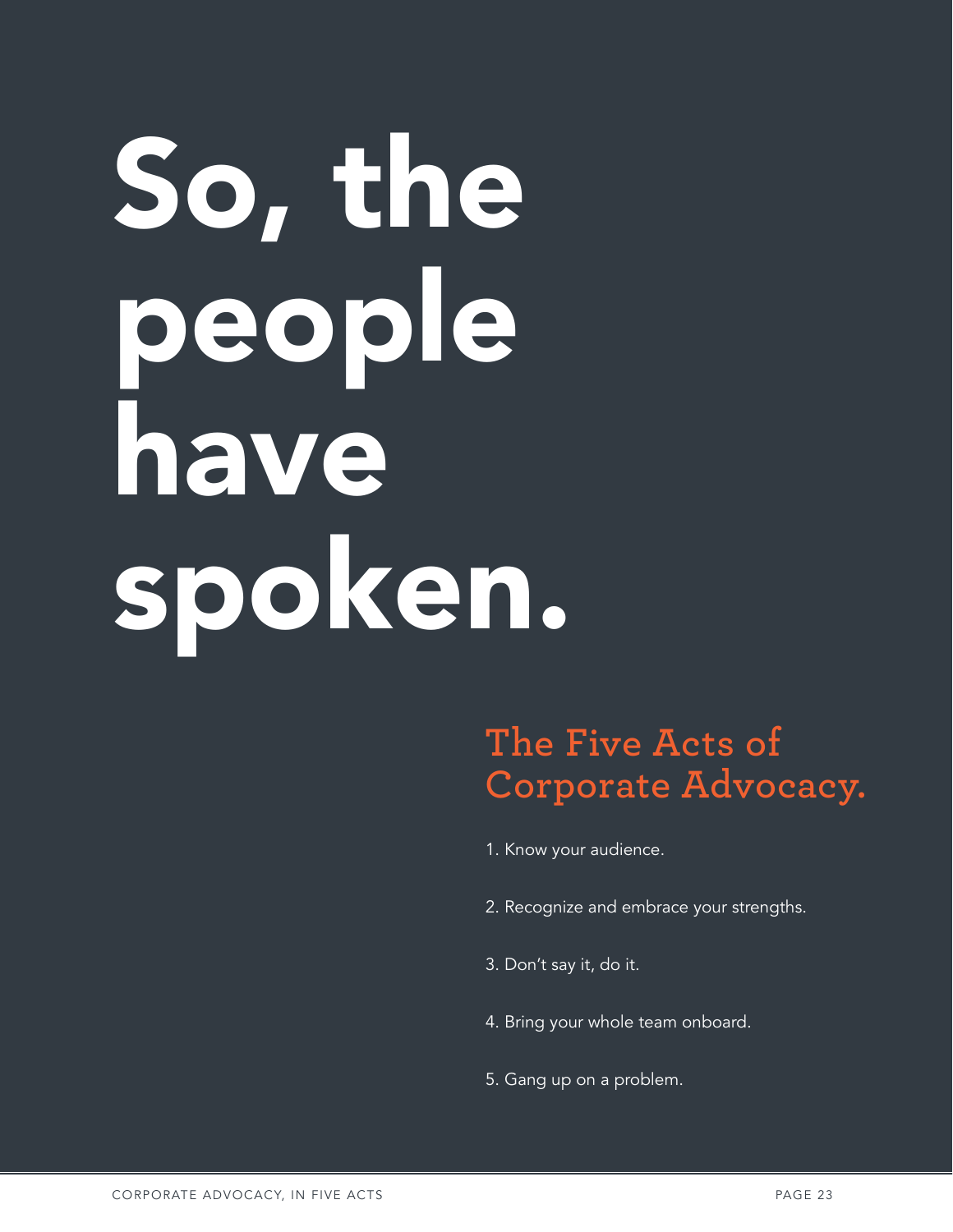## Fulfill your role as a Societal Shareholder **Take your cue:**

Our research shows that expectations are high for companies to address some of the most salient social, environmental and political issues of our time. Smart companies are filling in the vacancies left by a government stalled by political division. These corporations are taking the lead on issues such as parental leave, fair wages and environmental standards. Now is the time to consider what your company's role in society should be.

Much has been written about the purposedriven company – driven to do good for employees or customers – but our research indicates that the best companies will take the role of "societal shareholders." Societal shareholders are companies that factor society into their everyday business decisions: driving a positive impact on society will become core to what they do.

#### You know the why; now you know the how.

Is your company prepared to step up? Can you really afford not to?